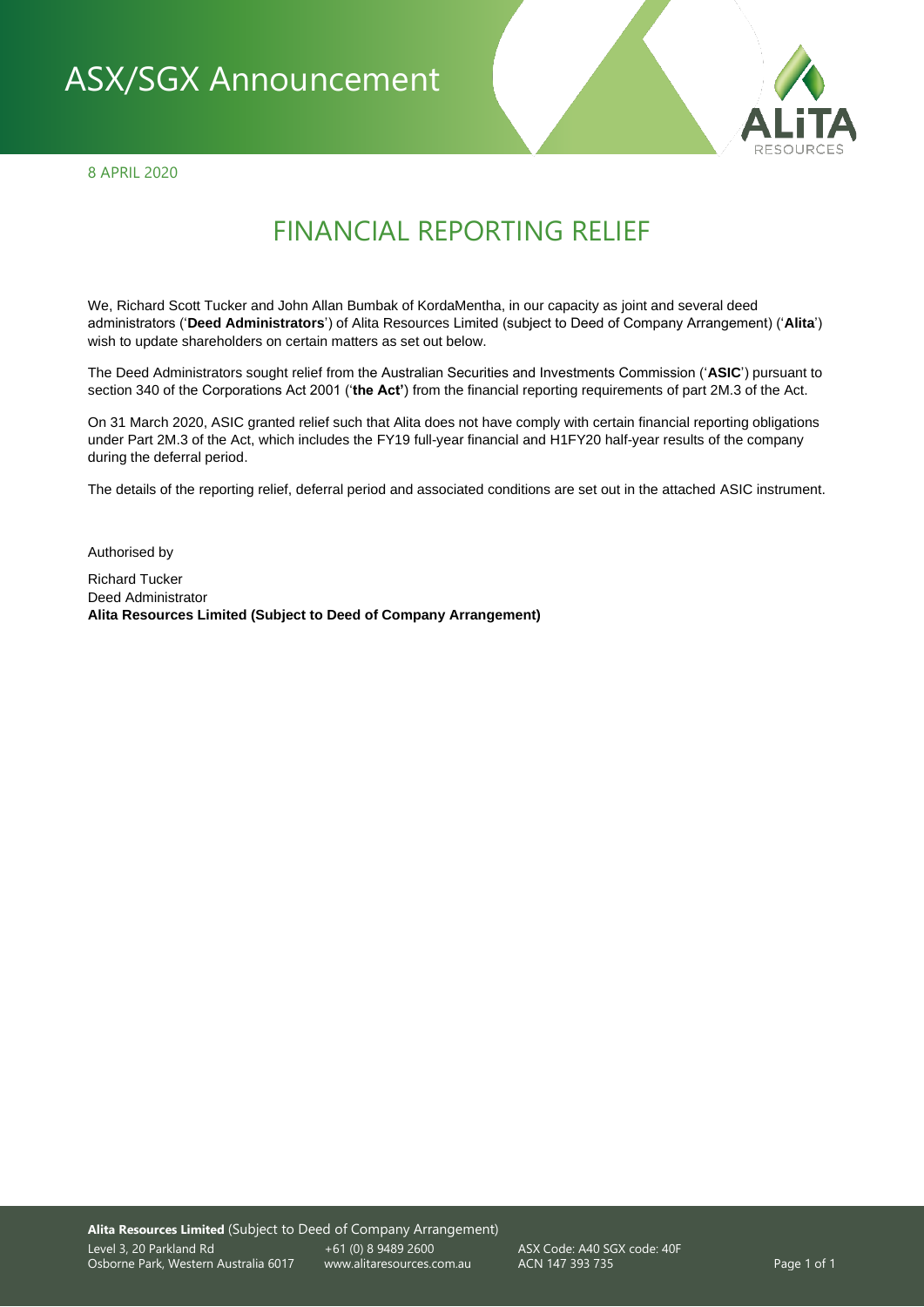# **Australian Securities and Investments Commission Corporations Act 2001 - Subsection 340(1) - Order**

# **Enabling legislation**

1. The Australian Securities and Investments Commission (*ASIC)* makes this instrument under subsection 340(1) of the *Corporations Act 2001* (the *Act*).

### **Title**

2. This Order is ASIC Instrument 20-0305

### **Commencement**

3. This instrument commences on the day it is signed.

### **Order**

- 4. Alita Resources Limited (Subject to Deed of Company Arrangement) ACN 147 393 735 (*Company*) does not have to comply with any of the following obligations under Part 2M.3 of the Act:
	- (a) report to members of the Company under section 314 within the time required by section 315;
	- (b) send reports to a member of the Company in accordance with a request under subsection 316(1) within the time required by subsection 316(2);
	- (c) lodge reports with ASIC under subsection 319(1) within the time required by subsection 319(3);
	- (d) lodge half year reports with ASIC under section 320(1) within the time required by that subsection;

in relation to any financial year or half-year of the Company ending during the deferral period.

This paragraph applies until the last day of the deferral period.

5. The Company does not have to comply with an obligation under Part 2M.3 of the Act of a kind specified in paragraph 4 in relation to the financial year ended 30 June 2019 or the half-year ended 31 December 2019, but only to the extent that the Part would have imposed, but for this paragraph 5, a continuing obligation on the Company in relation to that financial year and half year. This paragraph applies until the last day of the deferral period.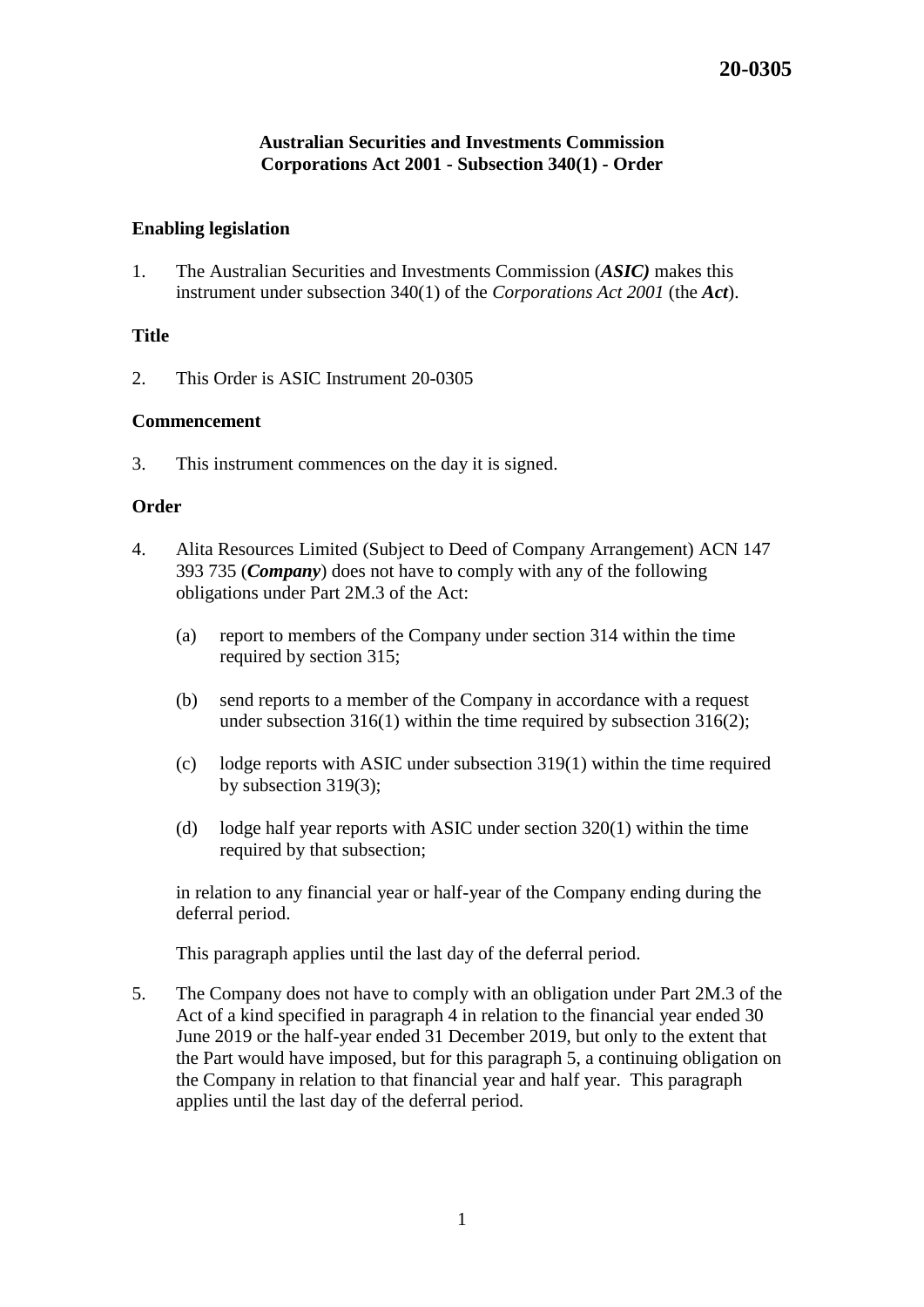#### **Conditions**

- 6. The Company:
	- (a) must comply with any obligation to which paragraph 4 and 5 applies by no later than the last day of the deferral period;
	- (b) must arrange for a notice explaining the relief granted by this instrument to be published
		- (i) both:
			- (A) in a prominent place on the Company's website (if any); and
			- (B) in a place that is readily accessible on a website maintained by the External Administrator or any external administrator appointed after the External Administrator; and

Note: If the external administrator is a member of a firm then the firm's website will satisfy this requirement.

- (ii) if the company is listed on a prescribed financial market—on a website maintained by the operator of the financial market;
- (c) must have adequate arrangements in place to answer, within a reasonable period of time and without charge, any reasonable questions asked by a member of the Company about the external administration or any later external administration or managing controllership occurring after the appointment of the External Administrator and during the deferral period;
- (d) must prepare a report for each relevant period during the deferral period and on the completion of the deferral period, which includes information about the progress and status of the external administration unless disclosure of that information would be prejudicial to the external administration, including details (as applicable) of:
	- (i) the actions taken during the period;
	- (ii) the actions required to complete the external administration;
	- (iii) the actions proposed to be taken in the next 12 months;
	- (iv) the expected time to complete the external administration;
- (e) a report required to be prepared under subparagraph (d) in relation to a relevant period must be made available to members of the company within 14 days after the end of the relevant period by arranging for the report to be published:
	- (i) both:
		- (A) in a prominent place on the Company's website (if any); and
		- (B) in a place that is readily accessible on a website maintained by the External Administrator or any external administrator appointed after the External Administrator; and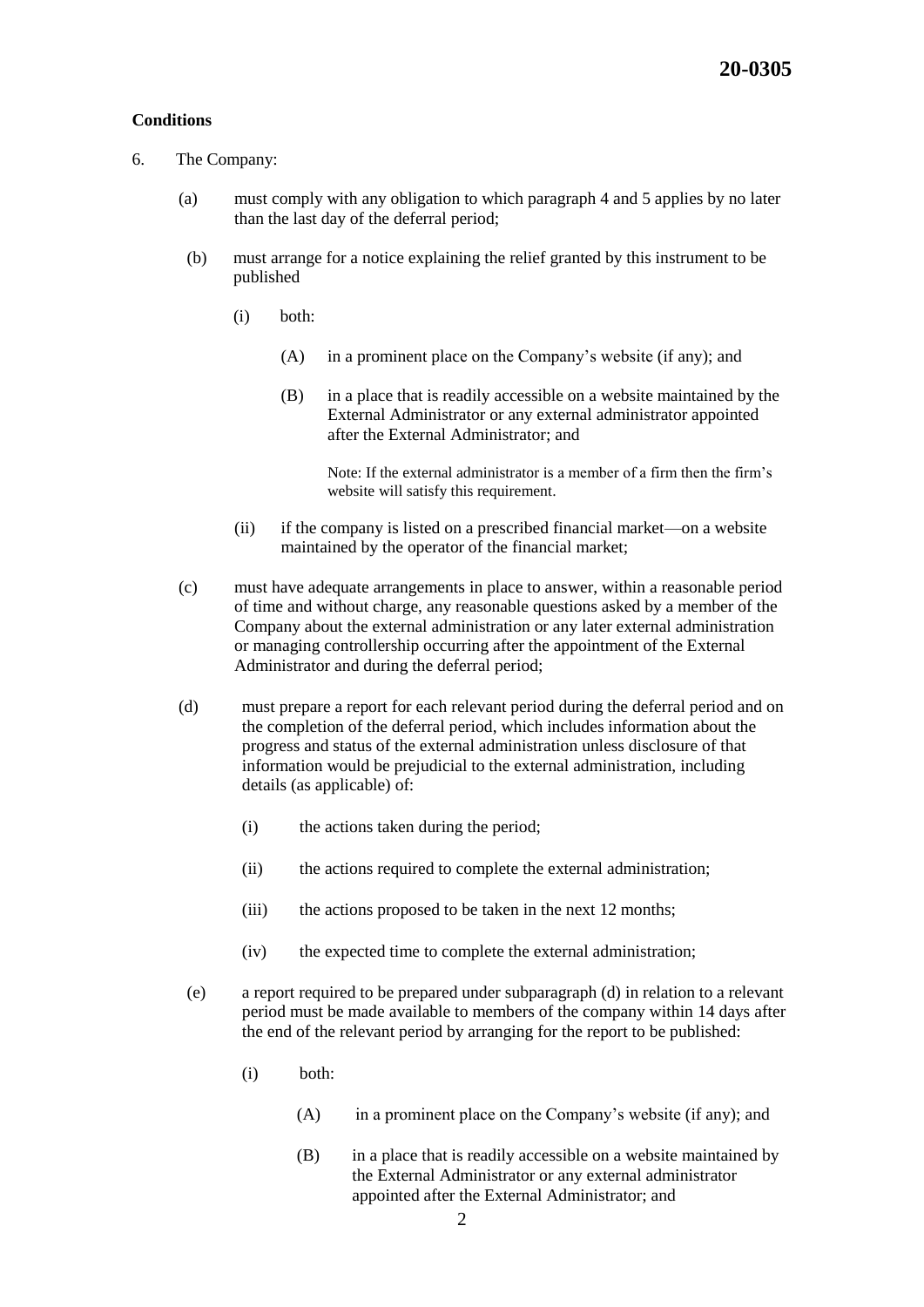- (ii) if the company is listed on a prescribed financial market—on a website maintained by the operator of the financial market.
- 7. The Company need not comply with the condition specified in subparagraph 6(a) (other than an obligation referred to in paragraph  $4(c)$  or  $4(d)$ ) if, by no later than the last day of the deferral period, the Company arranges for a prescribed notice to be published:
	- (a) both:
		- (i) in a prominent place on the Company's website (if any); and
		- (ii) in a place that is readily accessible on a website maintained by the External Administrator or any external administrator appointed after the External Administrator during the deferral period; and

Note: If the external administrator is a member of a firm then the firm's website will satisfy this requirement.

- (b) if the company is listed on a prescribed financial market—on a website maintained by the operator of the financial market.
- 8. This order will cease to apply in relation to a half-year or a financial year of the Company from the date of any failure to comply with a condition in paragraph 6 (subject to paragraph 7) in relation to the half-year or the financial year.
- 9. To avoid doubt, subject to paragraph 7, if an obligation to which paragraph 4 or 5 applies has not been complied with by the day after the end of the deferral period or the day after this order ceases to apply under paragraph 8, whichever occurs first, this order has no application from that date to any continuing obligation.

#### **Interpretation:**

In this instrument:

*Deed Proponent* **means** Liatam Mining Pty Ltd ACN 637 907 503 as deed proponent under the deed of company arrangement executed by the Company on 17 December 2019.

*deferral period* means the period starting on the date of this instrument and ending on the earlier of:

- (a) 23 March 2021; or
- (b) the date of transfer of 100% of the fully paid ordinary shares in the capital of the Company to the Deed Proponent pursuant to orders of the Supreme Court of Western Australia made on 6 March 2020; or
- (c) the date on which a disclosure document is lodged with ASIC in relation to any offer for issue or sale of securities that needs disclosure to investors under Chapter 6D of the Act; or

Note: This does not apply to any explanatory materials prepared prior to and for the purposes of the s444GA hearing before the Supreme Court of Western Australia made on 6 March 2020, including the independent expert report.

(d) the date on which the Company is reinstated to quotation by ASX Limited; or